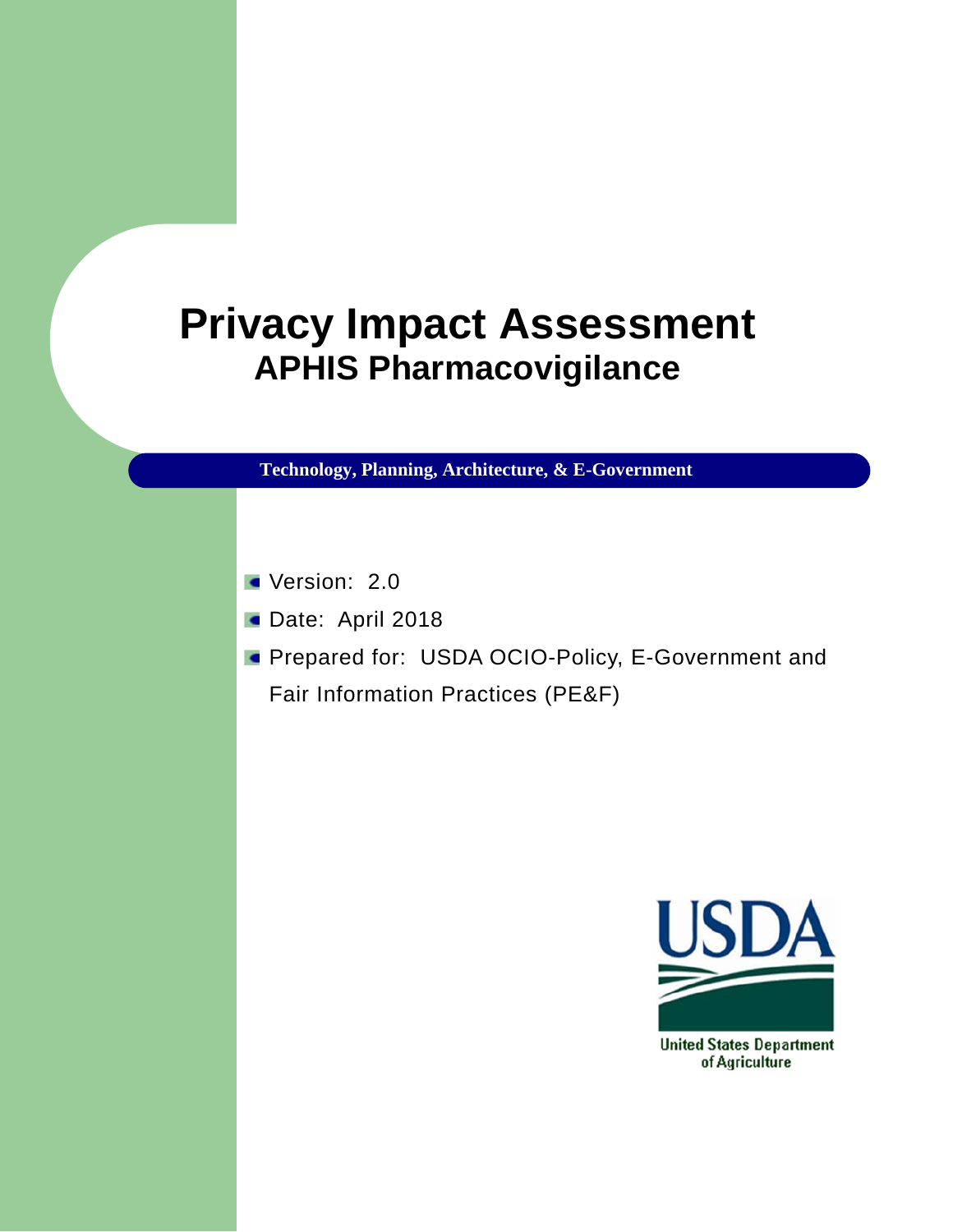

# **Privacy Impact Assessment for the**

# **APHIS Pharmacovigilance Application**

**April 2018**

**Contact Point**

Rodney Chitty APHIS Veterinary Services United States Department of Agriculture (515) 337-7816

# **Reviewing Officials**

Tonya Woods Director, Freedom of Information and Privacy Act Staff United States Department of Agriculture (301) 734-8296

> Danna Mingo APHIS Information Security Branch United States Department of Agriculture (301) 851-2487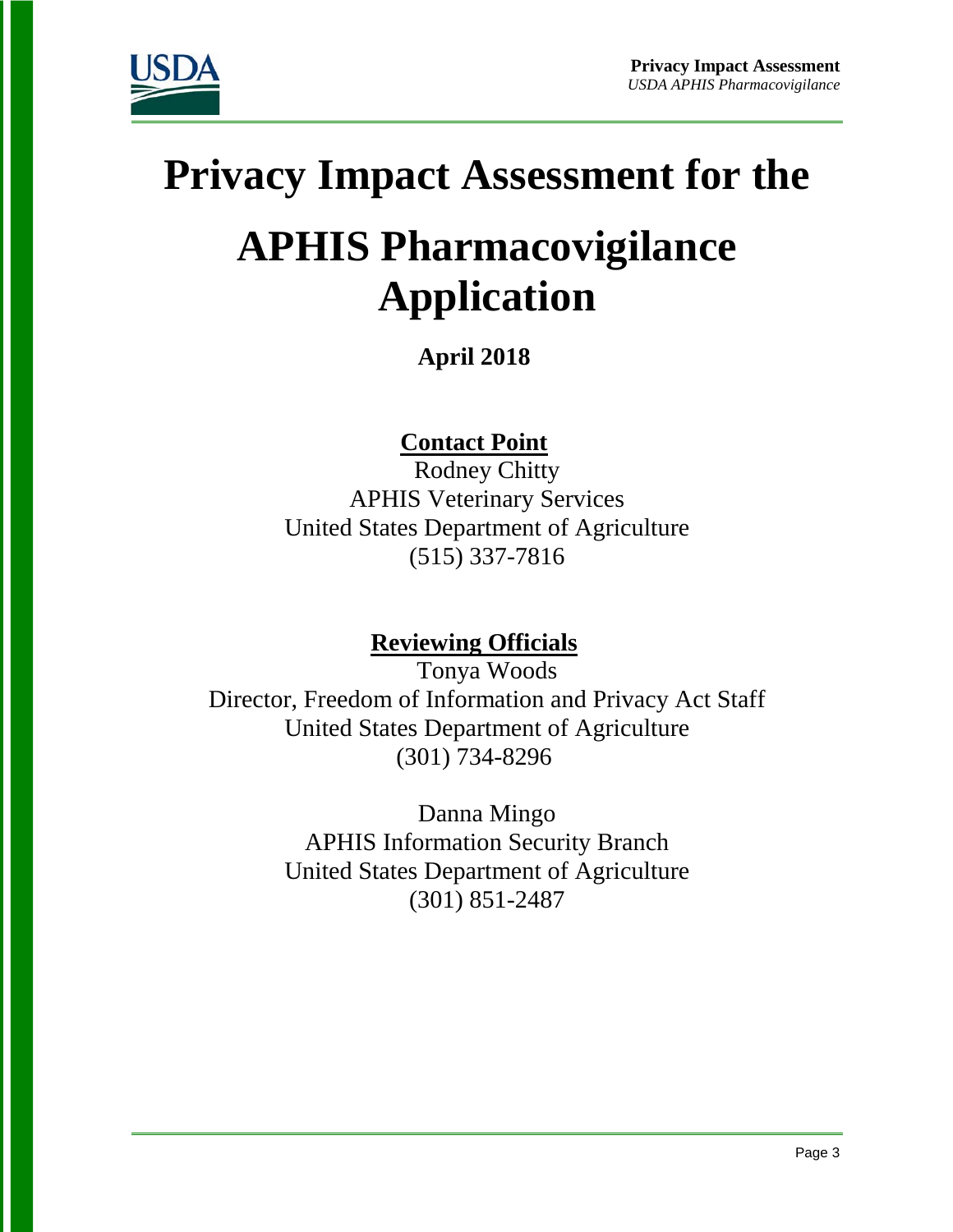

Revision Date Author Office Comments 1.3 07/2016 Previous version<br>2.0 04/2018 Jon Hasse VS 2018 review updates  $04/2018$  Jon Hasse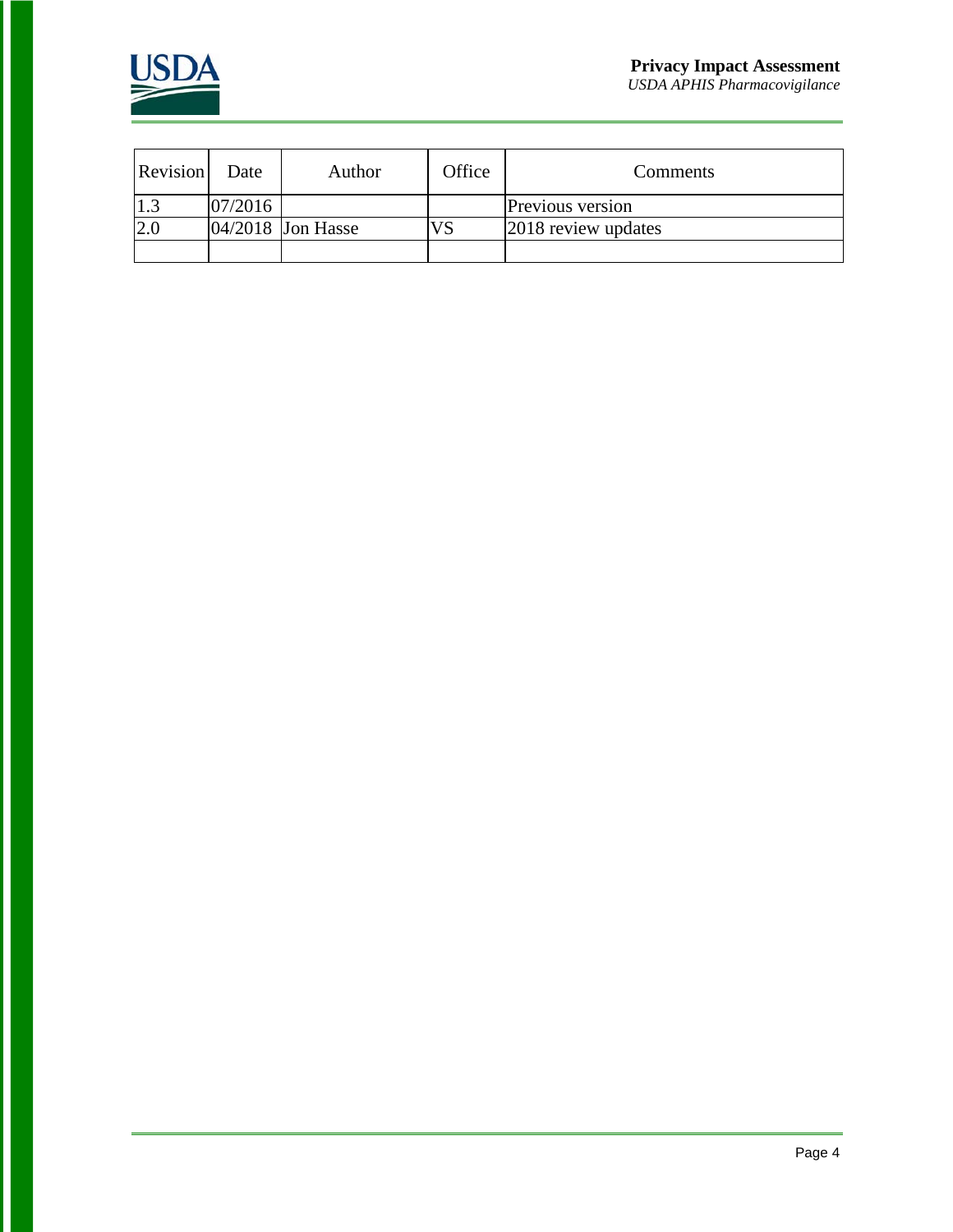

# **Abstract**

This Privacy Impact Assessment (PIA) is for the USDA/APHIS/Veterinary Services (VS)/ Center for Veterinary Biologics (CVB) APHIS Pharmacovigilance. Pharmacovigilance is designed to fully automate the management of detection, collection, analysis, reporting, investigation, communication, action, and closure of the adverse effects of the use of licensed Veterinary Biological Products (VBPs) thru Adverse Event Reports (AERs). This PIA was conducted because the system collects personally identifiable information.

# **Overview**

The system is owned by the VS Science, Technology, and Analysis Services (STAS) Center for Veterinary Biologics. Pharmacovigilance is designed to fully automate the management of the adverse events following the use of licensed Veterinary Biological Products (VBPs) to include the following management tasks:

- **detection**
- data collection
- analysis
- **reporting**
- **n** investigation
- **Communication**
- action
- $\blacksquare$  closure

To accomplish this Pharmacovigilance supports the lifecycle of Adverse Event Reports (AER) using Commercial off the Shelf (COTS) software. The process starts when a reporter encounters an adverse event during the use of a VBP. Reporters include but are not limited to:

- veterinarians
- veterinary technicians
- $\blacksquare$  clinic staff
- **impacted consumers**
- animal owner

Pharmacovigilance operates primarily from the USDA Digital Infrastructure Service Center (formerly NITC) in Kansas City, KS, with a small amount of infrastructure in Ames, IA to facilitate reporting and action. Management and the Ames, IA tasks are conduction on the APHIS Enterprise Infrastructure General Support Systems (GSS). This information system is comprised of Ennov software on an application server, an Oracle database on a database server, and Crystal reports software.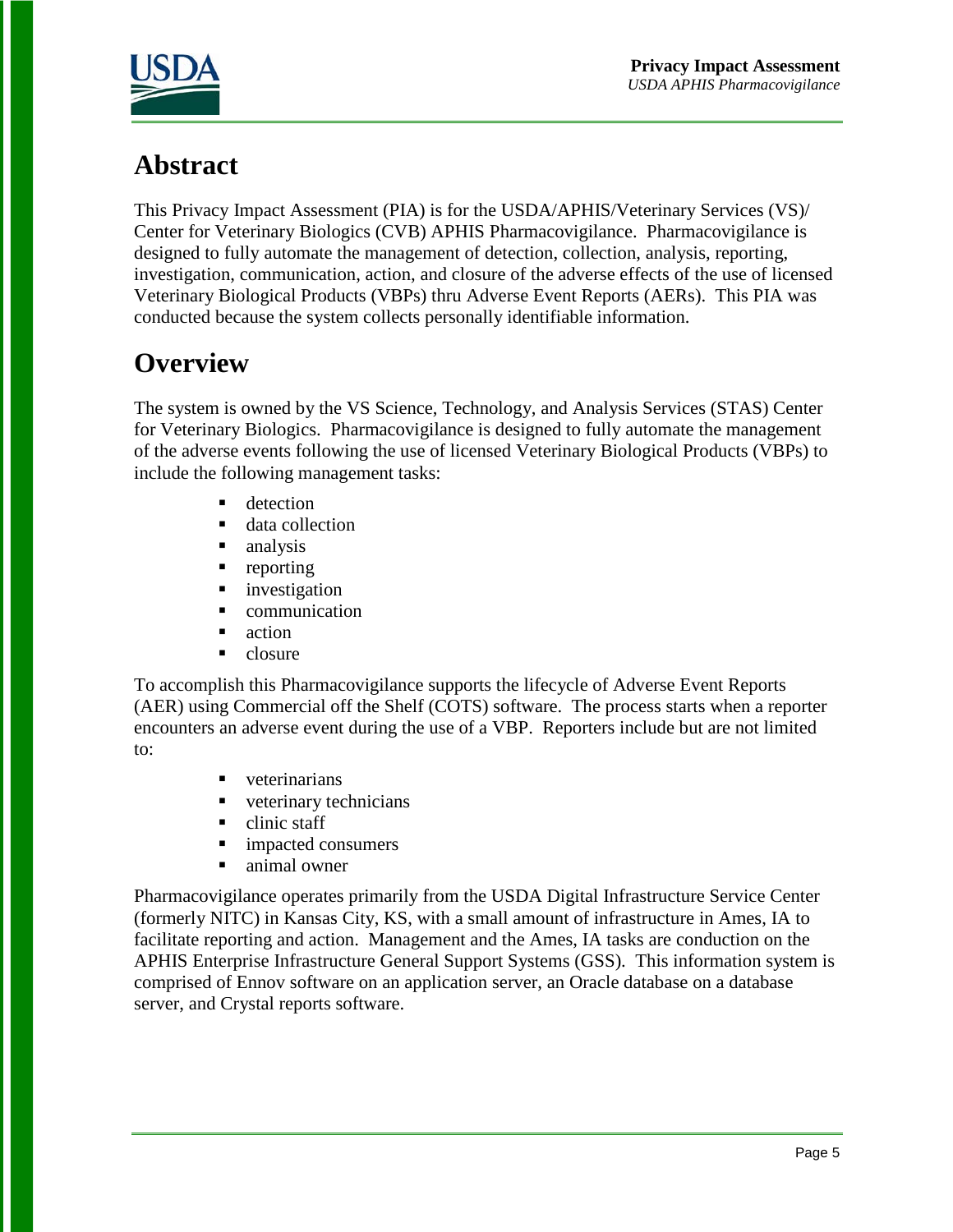

# **Section 1.0 Characterization of the Information**

The following questions are intended to define the scope of the information requested or collected as well as reasons for its collection as part of the program, system, rule, or technology being developed.

# **1.1 What information is collected, used, disseminated, or maintained in the system?**

Pharmacovigilance collects the following Personally Identifiable Information if volunteered by the report submitter:

- First and last name
- **Address**
- **Phone number or Fax number**
- **Email address**

Pharmacovigilance collects non-PII associated to the adverse event that is not limited to:

- Product information
- **Animal information**
- **Event descriptions**

# **1.2 What are the sources of the information in the system?**

The source of information in the system is incident reporters submitting forms that detail adverse effects following the use of licensed Veterinary Biological Products (VBPs) thru Adverse Event Reports (AERs).

### **1.3 Why is the information being collected, used, disseminated, or maintained?**

The information is being collected, used, and maintained to meet a regulatory requirement. Under the 1913 Virus–Serum–Toxin Act, the U.S. Department of Agriculture's (USDA) Animal and Plant Health Inspection Service (APHIS) is responsible for ensuring that all veterinary biologics produced in or imported into the United States are pure, safe, potent, and effective. This regulatory activity is accomplished by the Center for Veterinary Biologics (CVB) in Ames, IA.

The information is not being disseminated.

# **1.4 How is the information collected?**

Reports can be provided to the USDA by any of the following means:

 A web-based AER form hosted on the pubic facing portion of Pharmacovigilance, and which is submitted directly into the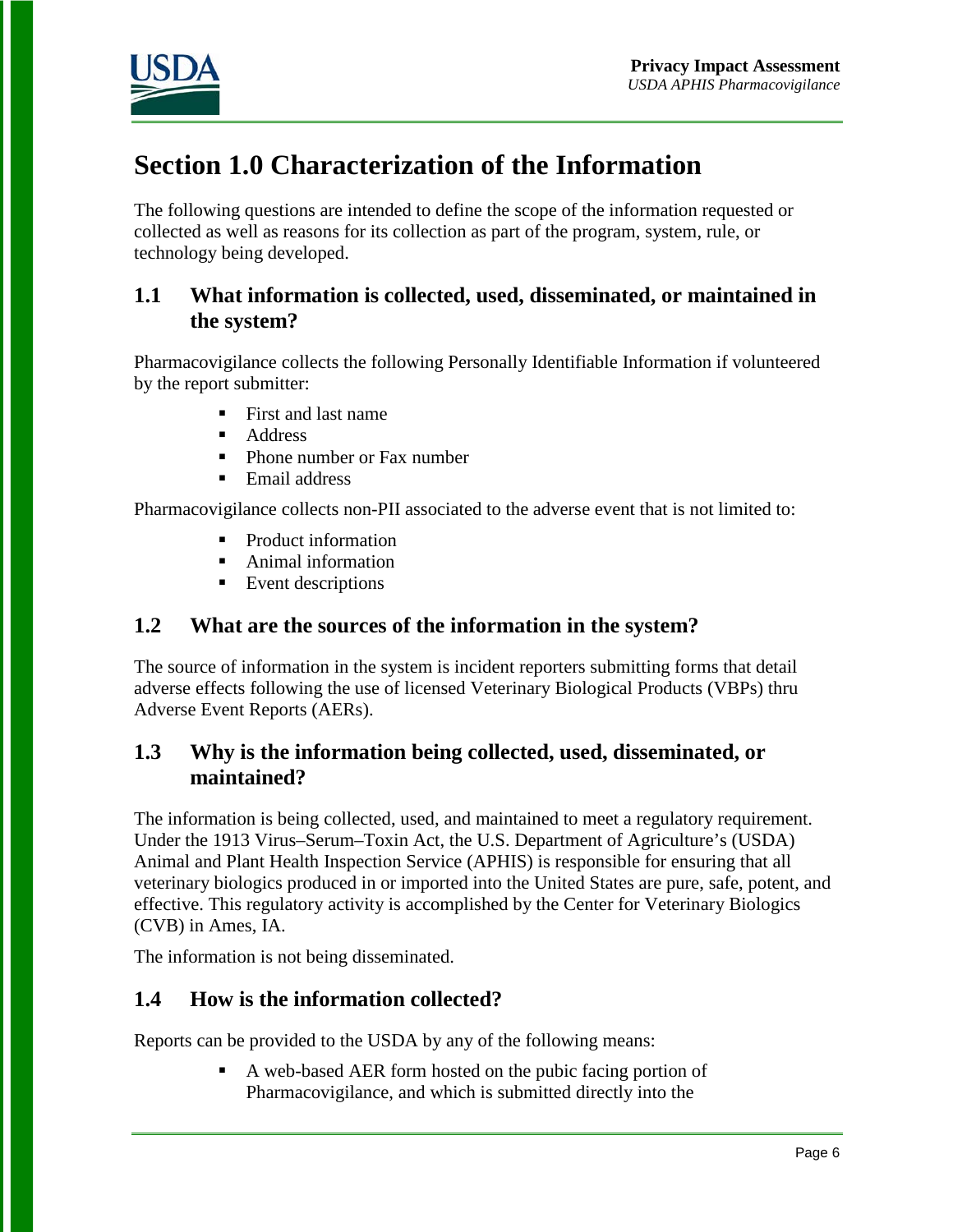

Pharmacovigilance system. Completed forms are submitted to Pharmacovigilance in a secure environment and then reviewed by USDA.

- A telephone call directly to the USDA's Center for Veterinary Biologics. These reports are entered manually into the Pharmacovigilance system.
- An email, fax or letter with the downloadable PDF AER form. These reports are entered manually into the Pharmacovigilance system. An acknowledgement letter will be sent to the reporter.

# **1.5 How will the information be checked for accuracy?**

Regardless of the method of collection (phone, fax, email, or Internet) the report is reviewed manual for accuracy by USDA CVB employees.

### **1.6 What specific legal authorities, arrangements, and/or agreements defined the collection of information?**

1913 Virus–Serum–Toxin Act.

# **1.7 Privacy Impact Analysis: Given the amount and type of data collected, discuss the privacy risks identified and how they were mitigated.**

Privacy rights of the employees and external parties and persons will be protected by USDA, APHIS, and VS management by the following means:

- All access to the system is limited to USDA employees by username and password.
- The application limits access to relevant information by assigned user roles, which enforce need-to-know and least privilege concepts.
- Access to Pharmacovigilance is internal to USDA APHIS staff.
- The USDA warning banner must be acknowledged at system login.
- Public sources submitting reports have no direct access to Pharmacovigilance.
- PV-Express uses RSA 128 encryption for data protection.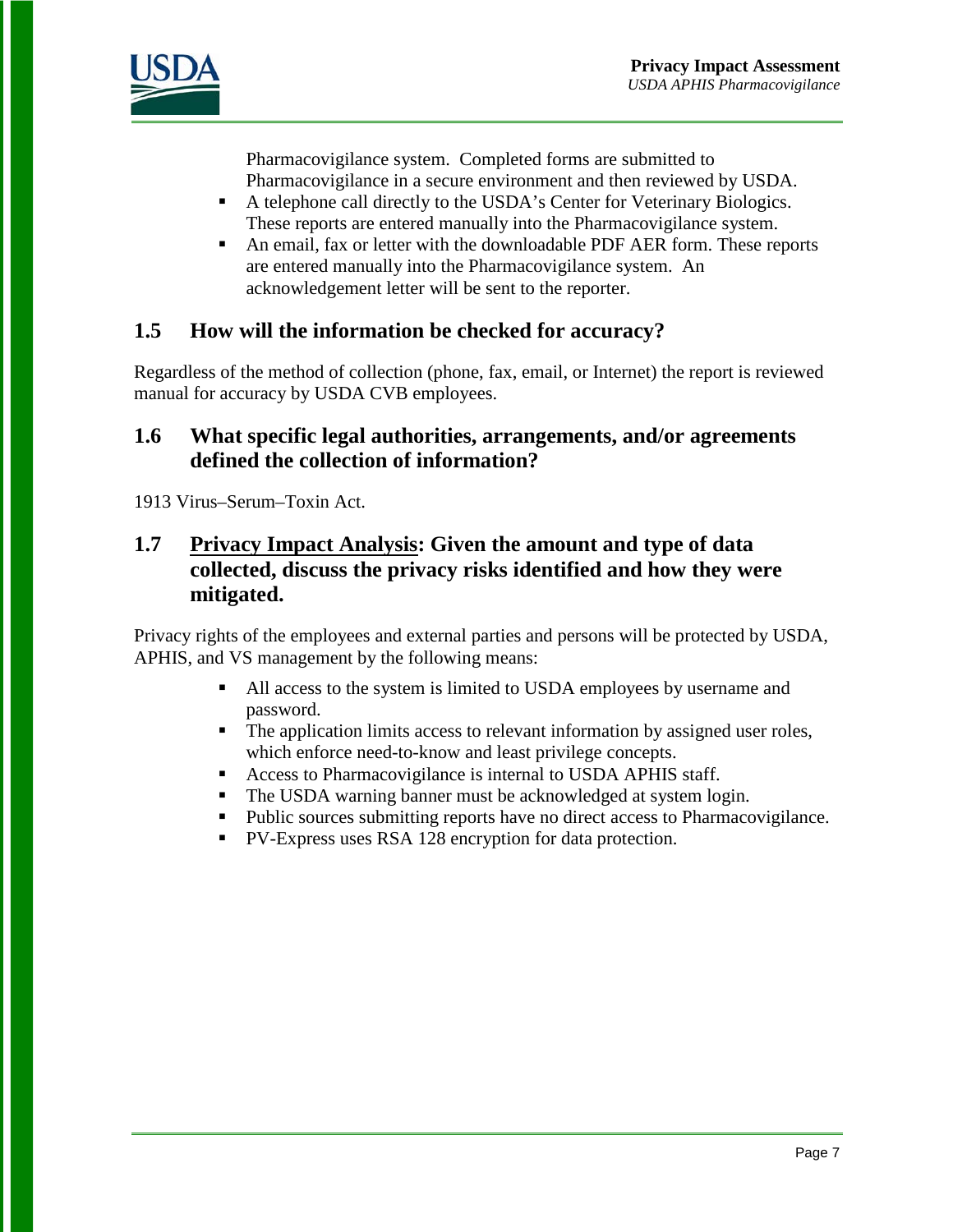

# **Section 2.0 Uses of the Information**

The following questions are intended to delineate clearly the use of information and the accuracy of the data being used.

# **2.1 Describe all the uses of information.**

The information is used to ensure that animal immunobiologics are in compliance with the Virus-Serum-Toxin Act. Reports are assessed for the possibility of a product deficiency. Reports from Pharmacovigilance are used by CVB managers to support decisions to perform testing in CVB laboratories or seek additional information from the CVB systems or repositories.

# **2.2 What types of tools are used to analyze data and what type of data may be produced?**

Pharmacovigilance includes PV-Analyzer for use by USDA employees. Raw data is provided to CVB statisticians for statistical analysis. Pharmacovigilance uses Crystal Reports to format and output reports. Summary reports are produced on an annual basis and are available to the public without PII. These reports are stripped of all PII information and provide trending data to help guide further investigations and possible regulatory actions.

# **2.3 If the system uses commercial or publicly available data please explain why and how it is used.**

The reporter may volunteer to provide a publically available commercial address as their point of contact, however, this does not change the use of the data.

# **2.4 Privacy Impact Analysis: Describe any types of controls that may be in place to ensure that information is handled in accordance with the above described uses.**

Privacy rights of the customer and employees will be protected by USDA/APHIS/VS/CVB management. Target systems also have security controls to address access to and security of information.

- All access to the data in the system is controlled by user authorization. Each individual's supervisor must identify (authorize) what functional roles that individual needs in the Pharmacovigilance system.
- All access to the system is limited by username and password.
- The application limits access to relevant information by assigned user roles, which enforce need-to-know and least privilege concepts.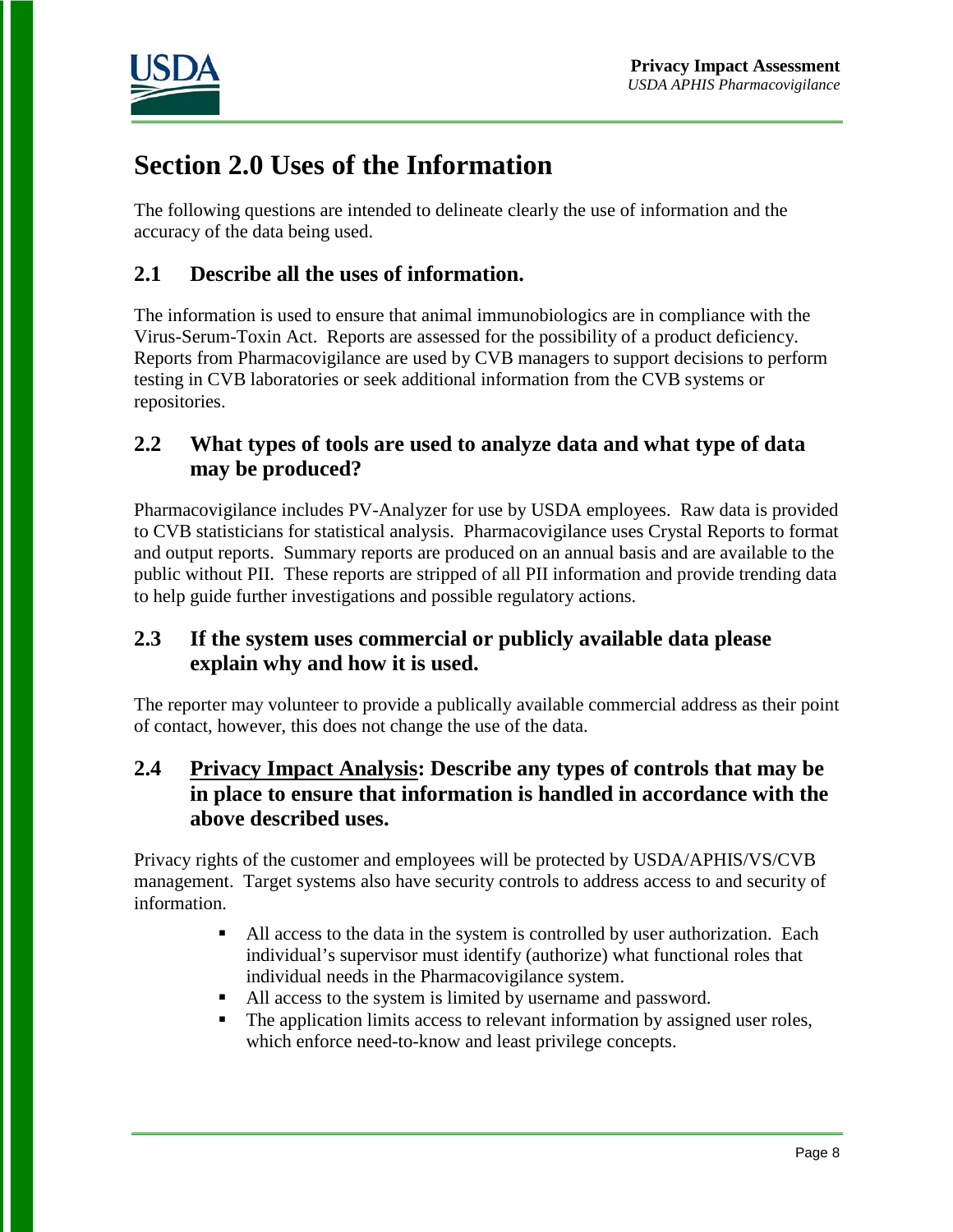

- Users are trained and are required to formally confirm that they understand value and sensitivity of data in the system. (Veterinary Services Memorandum #800.2)
- Before being provided access to the system, all users receive formal system training in accordance with the APHIS Directive 3575 – *User Account Management Policy*.
- Warning banner must be acknowledged before logging in.

# **Section 3.0 Retention**

The following questions are intended to outline how long information will be retained after the initial collection.

# **3.1 How long is information retained?**

CVB will delete PII from APHIS Pharmacovigilance 7 years after AER submission. CVB will maintain the product specifics for the Adverse Event Report until 7 years after termination of the Product License.

# **3.2 Has the retention period been approved by the component records officer and the National Archives and Records Administration (NARA)?**

Yes. The retention period conforms to APHIS' *VS Record Retention Guidelines* document citing disposal authorities NCI 310-77-2 and NCI 463-85-2. APHIS/VS management authors the aforementioned document and CVB implements the directives within their environment.

# **3.3 Privacy Impact Analysis: Please discuss the risks associated with the length of time data is retained and how those risks are mitigated.**

Risks associated with data retention include the possibility of the data being accessed by unauthorized personnel. Pharmacovigilance uses role based access to mitigate this risk. The login interface reminds users of their responsibility every time they log in. However, submission forms contain data of limited use. The data stored are limited in their sensitivity. Personally Identifiable Information (PII) volunteered by the public would be limited to name, address, email, and phone numbers.

# **Section 4.0 Internal Sharing and Disclosure**

The following questions are intended to define the scope of sharing within the United States Department of Agriculture.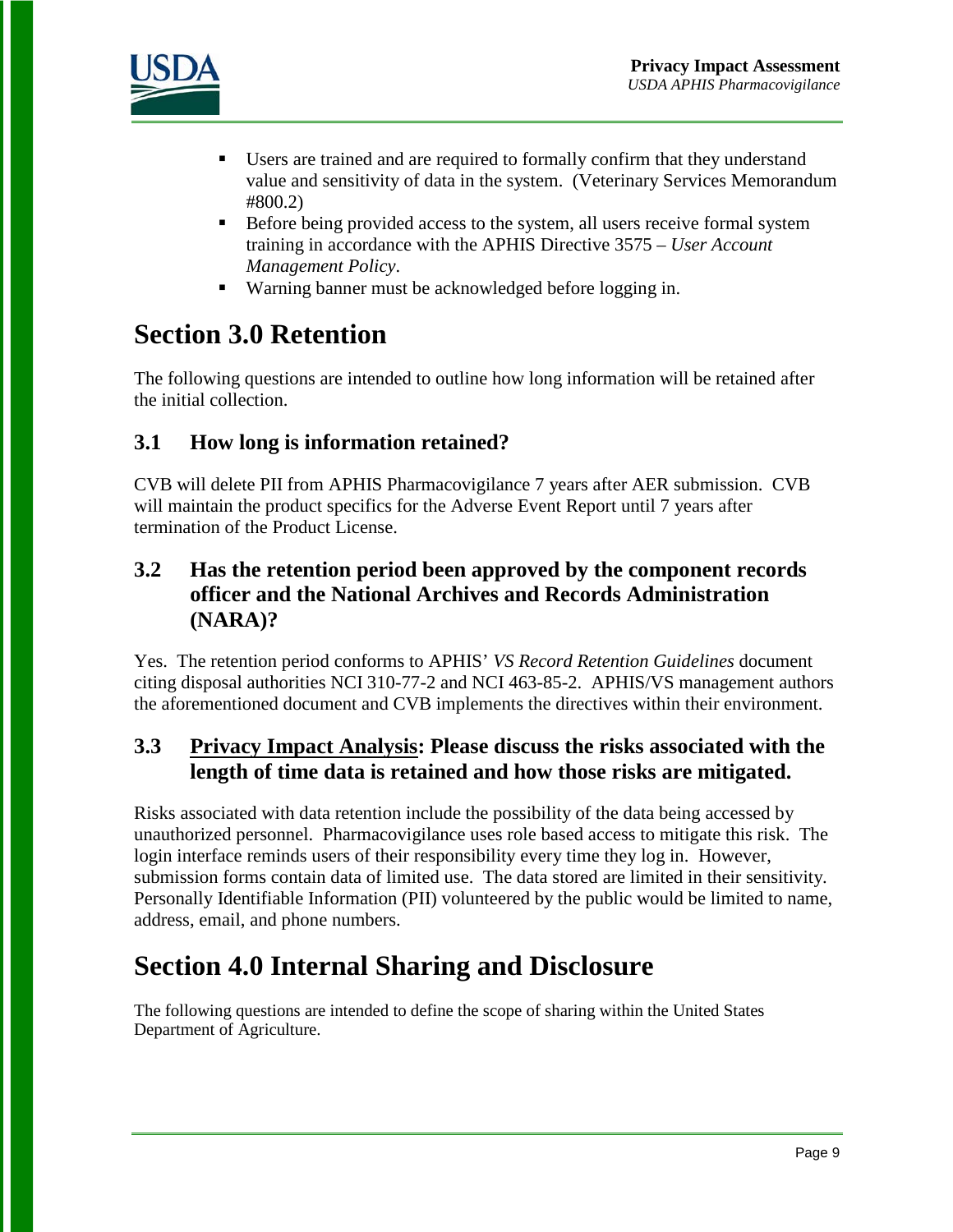

# **4.1 With which internal organization(s) is the information shared, what information is shared and for what purpose?**

Raw data is provided to statisticians in CVB for statistical analysis. Summary reports are produced on an annual basis, and are available to USDA employees. These reports are stripped of all PII information and provide trending data to help guide further investigations and possible regulatory actions.

# **4.2 How is the information transmitted or disclosed?**

Reports and information are transmitted verbally, in print, and electronic postings.

# **4.3 Privacy Impact Analysis: Considering the extent of internal information sharing, discuss the privacy risks associated with the sharing and how they were mitigated.**

Risks associated with data retention include the possibility of the data being accessed by unauthorized personnel. It is the intent of Pharmacovigilance that the uses of information remain in accordance with the stated purpose and use of the original collection at all times. Steps will be taken to ensure that access to the information system is provided only to authorized users.

- All access to the data in the system is controlled by user authorization.
- All access to the system is limited by username and password.
- The application limits access to relevant information and prevents access to unauthorized information.
- Users are trained and required to formally confirm that they understand value and sensitivity of data in the system.
- Warning banner must be acknowledged before logging in.
- All information disseminated out of the VS control is stripped of PII information.

# **Section 5.0 External Sharing and Disclosure**

The following questions are intended to define the content, scope, and authority for information sharing external to USDA which includes Federal, state and local government, and the private sector.

# **5.1 With which external organization(s) is the information shared, what information is shared, and for what purpose?**

In addition to those disclosures generally permitted under 5 U.S.C. 552a(b) of the Privacy Act, records maintained in the system may be disclosed outside USDA as follows:

(1) To the State animal health official in each State, State veterinary examining or licensing boards, and the American Association of Veterinary State Boards to certify accreditation or license status or exchange information regarding disciplinary action(s);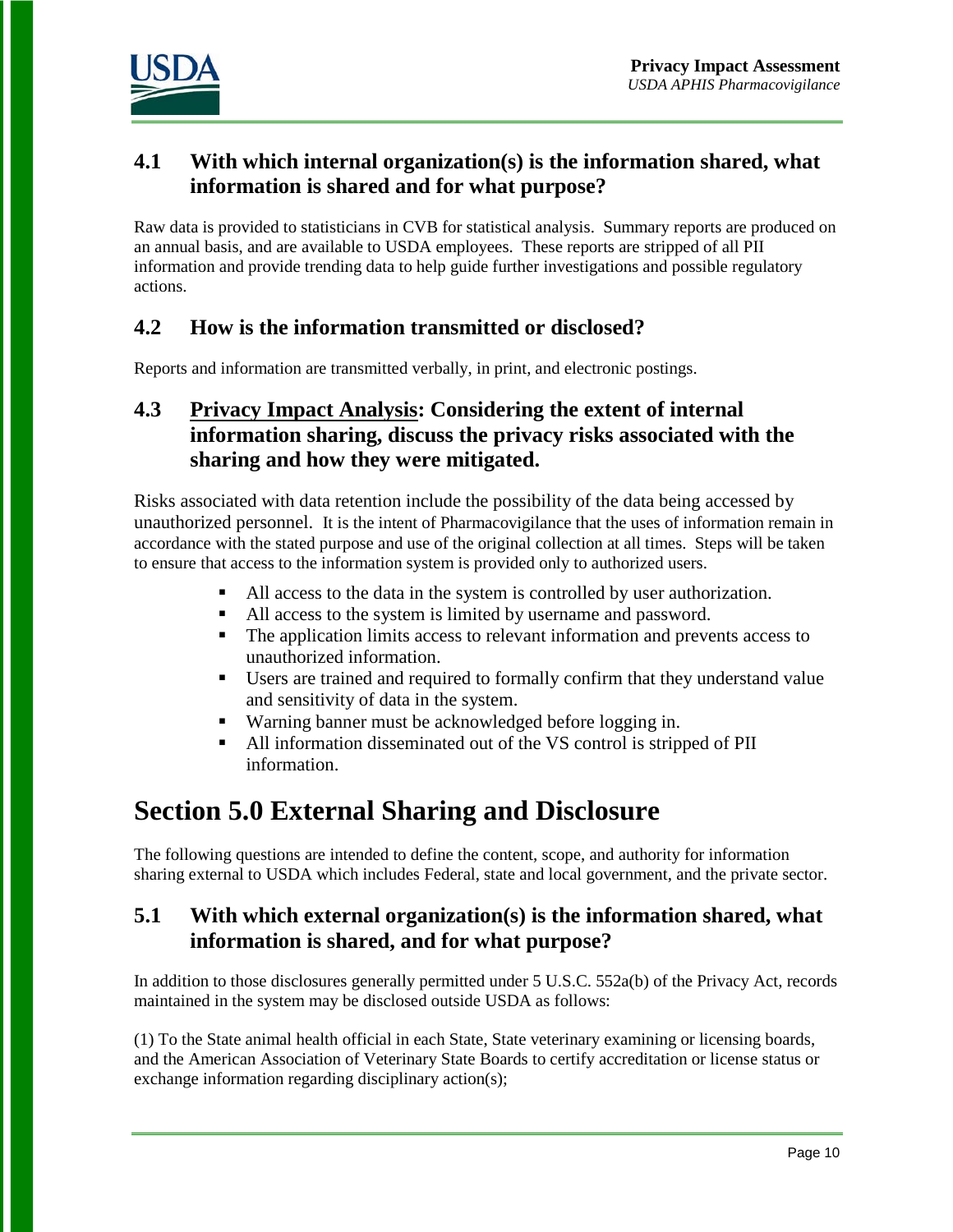

(2) To the public for the purpose of locating and contacting an accredited veterinarian who has granted APHIS permission to provide business contact information;

(3) To the appropriate agency, whether Federal, State, local, or foreign, charged with responsibility of investigating or prosecuting a violation of law or of enforcing, implementing, or complying with a statute, rule, regulation, or order issued pursuant thereto, of any record within this system when information available indicates a violation or potential violation of law, whether civil, criminal, or regulatory in nature, and either arising by general statute or particular program statute, or by rule, regulation, or court order issued pursuant thereto;

(4) To the Department of Justice when: (a) The agency, or any component thereof; or (b) any employee of the agency in his or her official capacity; or (c) any employee of the agency in his or her individual capacity where the Department of Justice has agreed to represent the employee; or (d) the United States is a party to litigation or has an interest in such litigation, and the use of such records by the Department of Justice is deemed by the agency to be relevant and necessary to the litigation; provided, however, that in each case, the agency determines that disclosure of the records to the Department of Justice is a use of the information contained in the records that is compatible with the purpose for which the records were collected;

(5) For use in a proceeding before a court or adjudicative body before which the agency is authorized to appear when: (a) The agency, or any component thereof; or (b) any employee of the agency in his or her official capacity; or (c) any employee of the agency in his or her individual capacity where the agency has agreed to represent the employee; or (d) the United States is a party to litigation or has an interest in such litigation, and the agency determines that use of such records is relevant and necessary to the litigation; provided, however, that in each case, the agency determines that disclosure of the records to the court is a use of the information contained in the records that is compatible with the purpose for which the records were collected;

(6) To appropriate agencies, entities, and persons when: (a) The agency suspects or has confirmed that the security or confidentiality of information in the system of records has been compromised; (b) the agency has determined that as a result of the suspected or confirmed compromise there is a risk of harm to economic or property interests, a risk of identity theft or fraud, or a risk of harm to the security or integrity of this system or other systems or programs (whether maintained by the agency or another agency or entity) that rely upon the compromised information; and (c) the disclosure made to such agencies, entities, and persons is reasonably necessary to assist in connection with the agency's efforts to respond to the suspected or confirmed compromise and prevent, minimize, or remedy such harm;

(7) To contractors and other parties engaged to assist in administering the program. Such contractors and other parties will be bound by the nondisclosure provisions of the Privacy Act;

(8) To USDA contractors, partner agency employees or contractors, or private industry employed to identify patterns, trends, or anomalies indicative of fraud, waste, or abuse. Such contractors and other parties will be bound by the nondisclosure provisions of the Privacy Act;

(9) To a congressional office from the record of an individual in response to an inquiry from the congressional office made at the written request of that individual; and

(10) To the National Archives and Records Administration or to the General Services Administration for records management inspections conducted under 44 U.S.C. 2904 and 2906.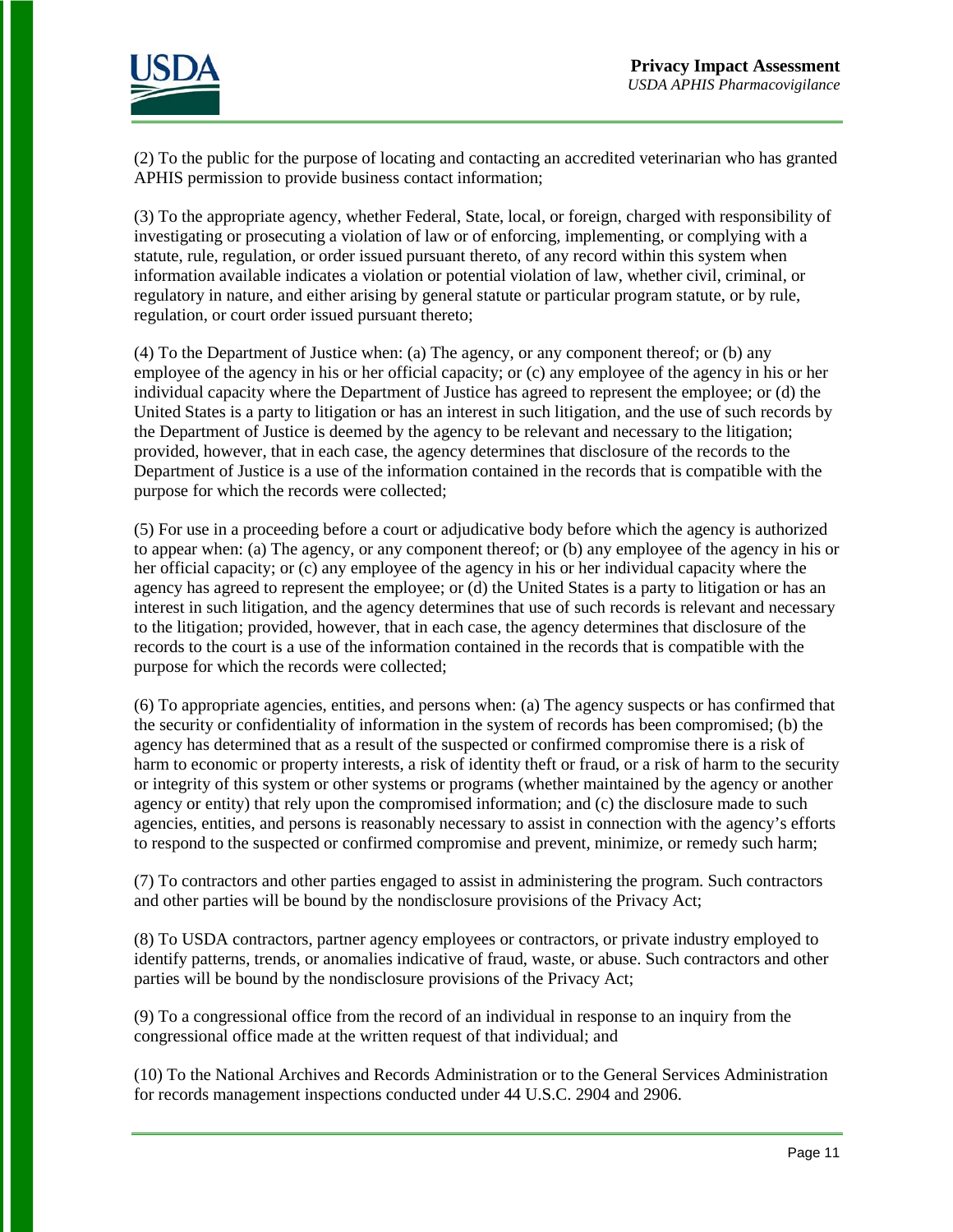

**5.2 Is the sharing of personally identifiable information outside the Department compatible with the original collection? If so, is it covered by an appropriate routine use in a SORN? If so, please describe. If not, please describe under what legal mechanism the program or system is allowed to share the personally identifiable information outside of USDA.** 

Pharmacovigilance does not share personally identifiable information with external organizations.

# **5.3 How is the information shared outside the Department and what security measures safeguard its transmission?**

Pharmacovigilance does not share personally identifiable information with external organizations. Information available to the public does not contain PII.

# **5.4 Privacy Impact Analysis: Given the external sharing, explain the privacy risks identified and describe how they were mitigated.**

There are no risks. Pharmacovigilance does not share personally identifiable information with external organizations.

# **Section 6.0 Notice**

The following questions are directed at notice to the individual of the scope of information collected, the right to consent to uses of said information, and the right to decline to provide information.

# **6.1 Does this system require a SORN and if so, please provide SORN name and URL.**

No.

# **6.2 Was notice provided to the individual prior to collection of information?**

Yes. Notice is provided prior to collection of information. Data is submitted voluntarily.

# **6.3 Do individuals have the opportunity and/or right to decline to provide information?**

Yes. Data is submitted voluntarily.

**6.4 Do individuals have the right to consent to particular uses of the information? If so, how does the individual exercise the right?**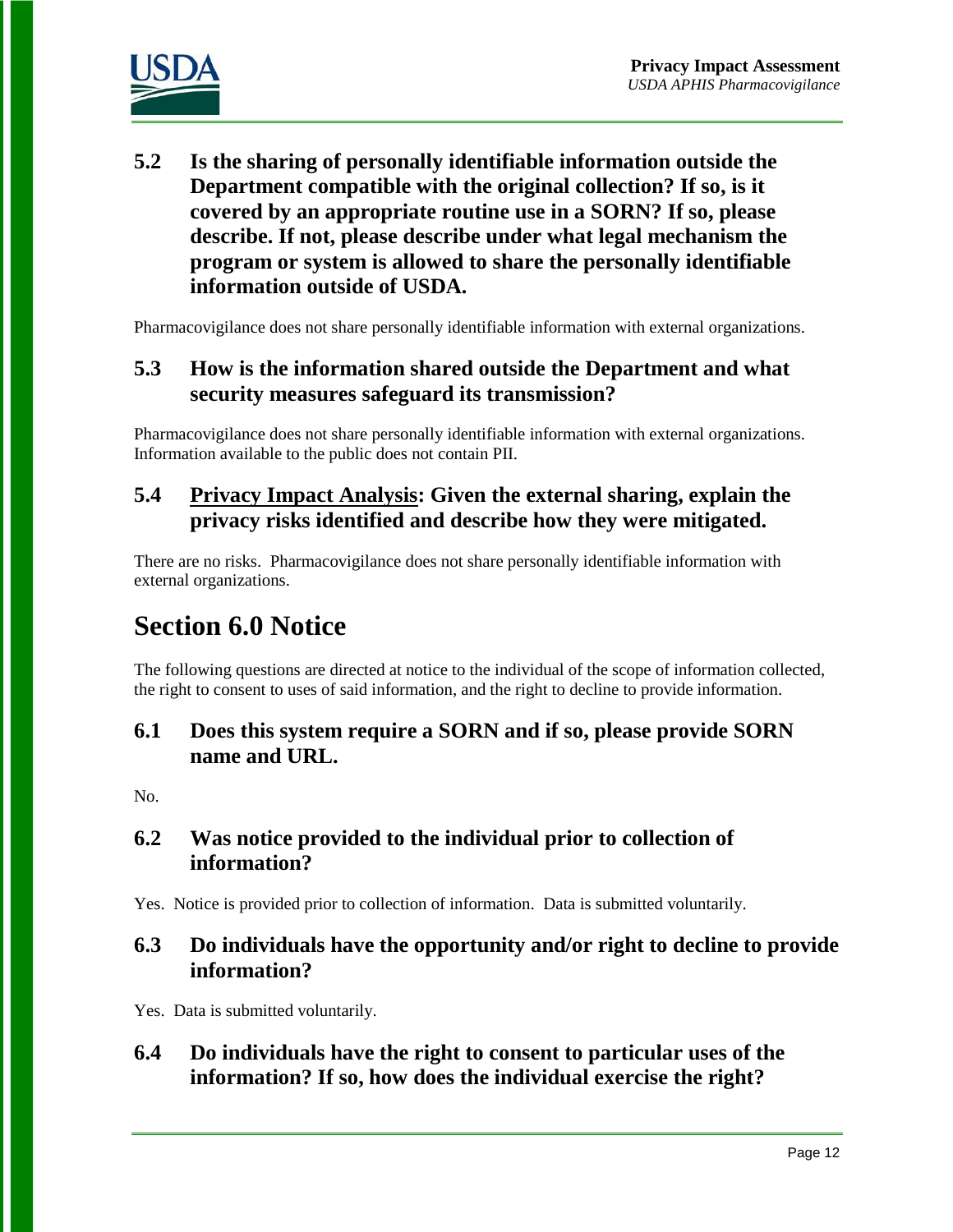

No. There is only one use of the Reporter's PII.

# **6.5 Privacy Impact Analysis: Describe how notice is provided to individuals, and how the risks associated with individuals being unaware of the collection are mitigated.**

Notice is provided directly to the recipient on the web interface. No information is collected without the individual's knowledge or voluntary submittal.

# **Section 7.0 Access, Redress and Correction**

The following questions are directed at an individual's ability to ensure the accuracy of the information collected about them.

### **7.1 What are the procedures that allow individuals to gain access to their information?**

Any individual may obtain information from a record in the system that pertains to him or her. All inquiries should be addressed in one of the following manners:

#### **VIA MAIL:**

Animal and Plant Health Inspection Service Director, Freedom of Information and Privacy Act Staff 4700 River Road, Unit 50 Riverdale, MD 20737

#### **VIA FACSIMILE:** 301-734-5941

#### **VIA E-MAIL:** foia.officer@aphis.usda.gov

(NOTE: While e-mail attachments are often an important and legitimate means of conducting business, they also have the potential to cause great harm to our e-mail infrastructure, as well as to individual workstations. Please place the text of your FOIA request into the 'body' of the email message.)

**VIA Web Request Form:** Located at the following link:

https://www.aphis.usda.gov/aphis/resources/foia/ct\_how\_to\_submit\_a\_foia\_request

### **7.2 What are the procedures for correcting inaccurate or erroneous information?**

In the individual volunteers an email address, the individual is notified through an acknowledgement email of the transaction reference number. This email will contain information on how to update incorrect or erroneous information.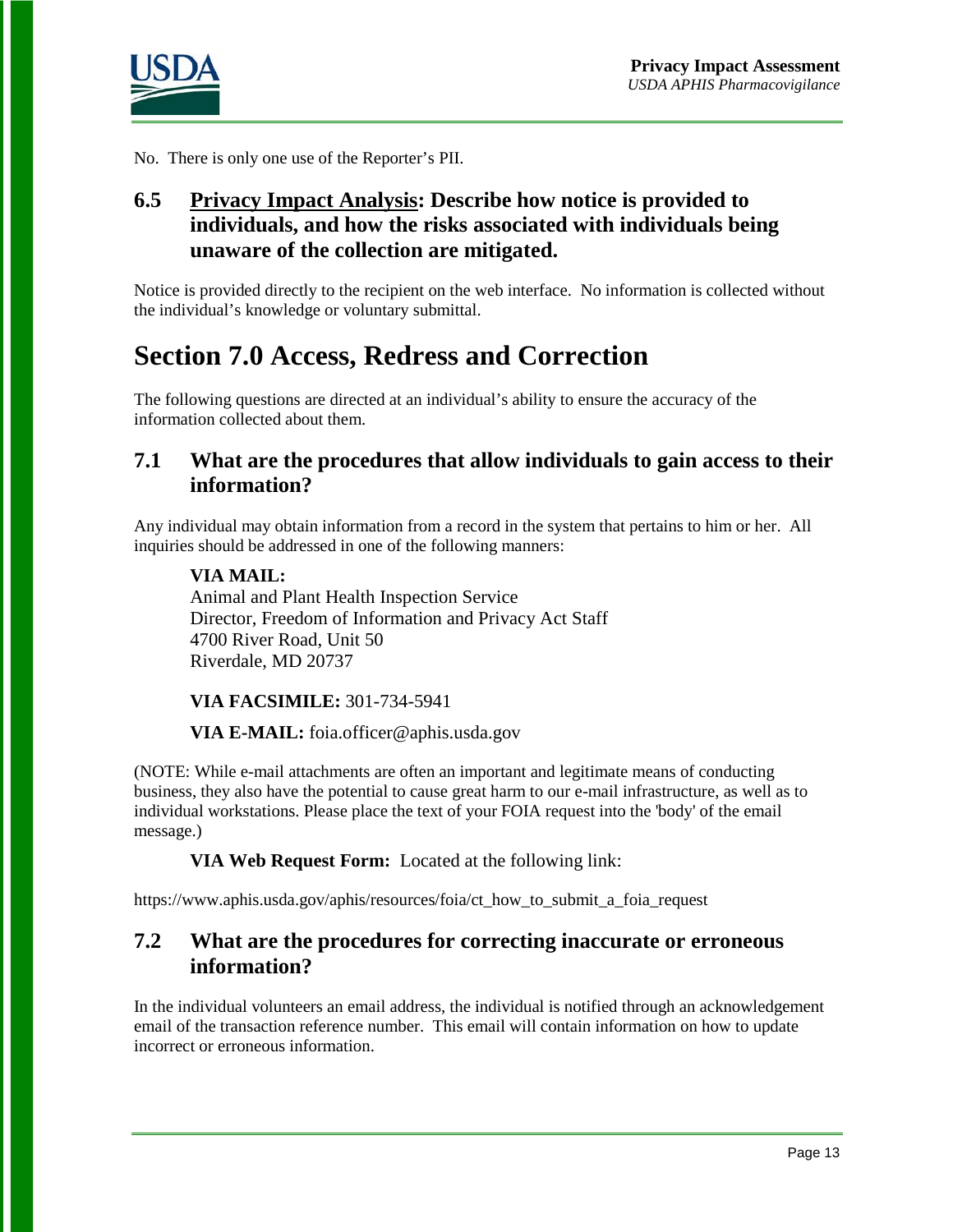

### **7.3 How are individuals notified of the procedures for correcting their information?**

Procedures for correcting information will be in the acknowledgement email. Procedures are available on the APHIS/VS/STAS/CVB website instructions link to Pharmacovigilance.

# **7.4 If no formal redress is provided, what alternatives are available to the individual?**

N/a. A formal redress is provided.

# **7.5 Privacy Impact Analysis: Please discuss the privacy risks associated with the redress available to individuals and how those risks are mitigated.**

The risks associated with Pharmacovigilance and the available redress process is that the system or the data will be used without correct PII to associate with the Reporter. This risk is mitigated using the acknowledgement message sent to the Reporter. This message matches the method used by the Reporter, and as such will be sent by email, letter, phone, or fax. The mission of Pharmacovigilance is to manage the Adverse Event Report (AER) and to report on licensed Veterinary Biological Products (VBP). The PII submitted by the Reporter is not essential to the mission of the system, and is not retracted from the system. Data is submitted voluntarily. Additionally, the following controls are in place:

- All access to the data in the system is controlled by formal authorization.
- All access to the system is limited by username/password.
- All information disseminated out of the VS control is stripped of all possible PII information.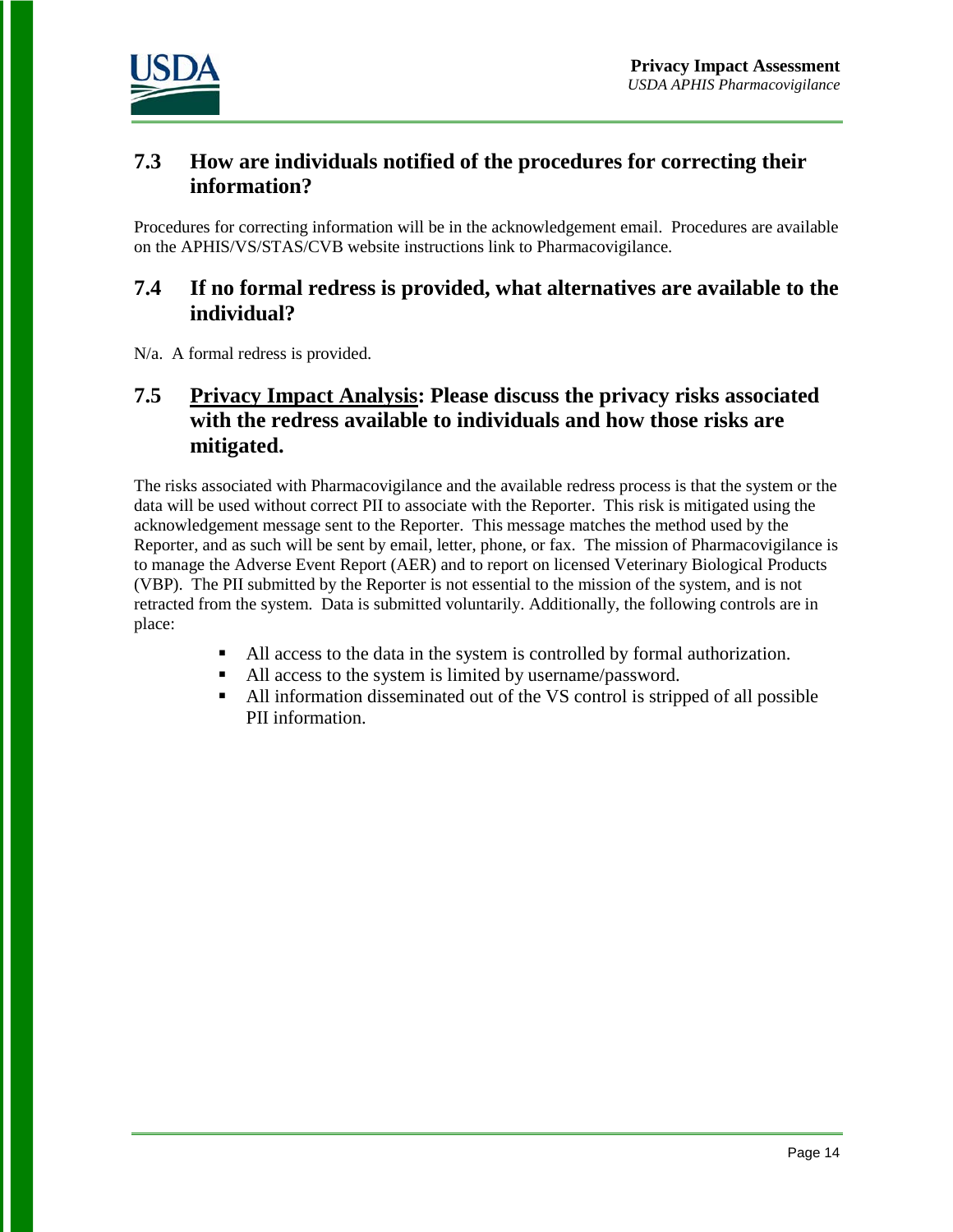

# **Section 8.0 Technical Access and Security**

The following questions are intended to describe technical safeguards and security measures.

# **8.1 What procedures are in place to determine which users may access the system and are they documented?**

Access to Pharmacovigilance is based on the need to do business and is determined by CVB management. All access to APHIS Pharmacovigilance is authorized and documented by an APHIS 513 form.

# **8.2 Will Department contractors have access to the system?**

No.

# **8.3 Describe what privacy training is provided to users either generally or specifically relevant to the program or system?**

All individuals, prior to being provided access to the application, are briefed in accordance with Veterinary Services Memorandum #800.2. Currently, all individuals provided access to APHIS Pharmacovigilance are required to complete annual Information Technology (IT) Security Awareness Training and must sign APHIS Rules of Behavior form prior to receiving access to the information system. The standard USDA warning banner must also be acknowledged and accepted before logging in to the system.

# **8.4 Has Certification & Accreditation been completed for the system or systems supporting the program?**

Yes, A&A has been completed for this system. Pharmacovigilance received an authority to operate (ATO) in August 2015.

# **8.5 What auditing measures and technical safeguards are in place to prevent misuse of data?**

Technical safeguards and auditing measures are in accordance with FIP 199/200 Moderate baseline security controls. Technical safeguards for Pharmacovigilance include a security model that enables auditing, role-based access views (i.e. access only to authorized information), field-level security, and division of security (i.e. least privilege). This means all events, such as create, modify, soft deletion, and user login activity are audited at the field level. Every change to every field of the case data can be logged in the audit trail table. The audit trail is activated automatically as soon as a case is created.

The audit trail itself is fully compliant with the regulatory requirement, containing:

- $\blacksquare$  the data change (old and new values)
- $\blacksquare$  the name of the user making the change
- $\blacksquare$  the date and time of the change (taken from the network server's clock)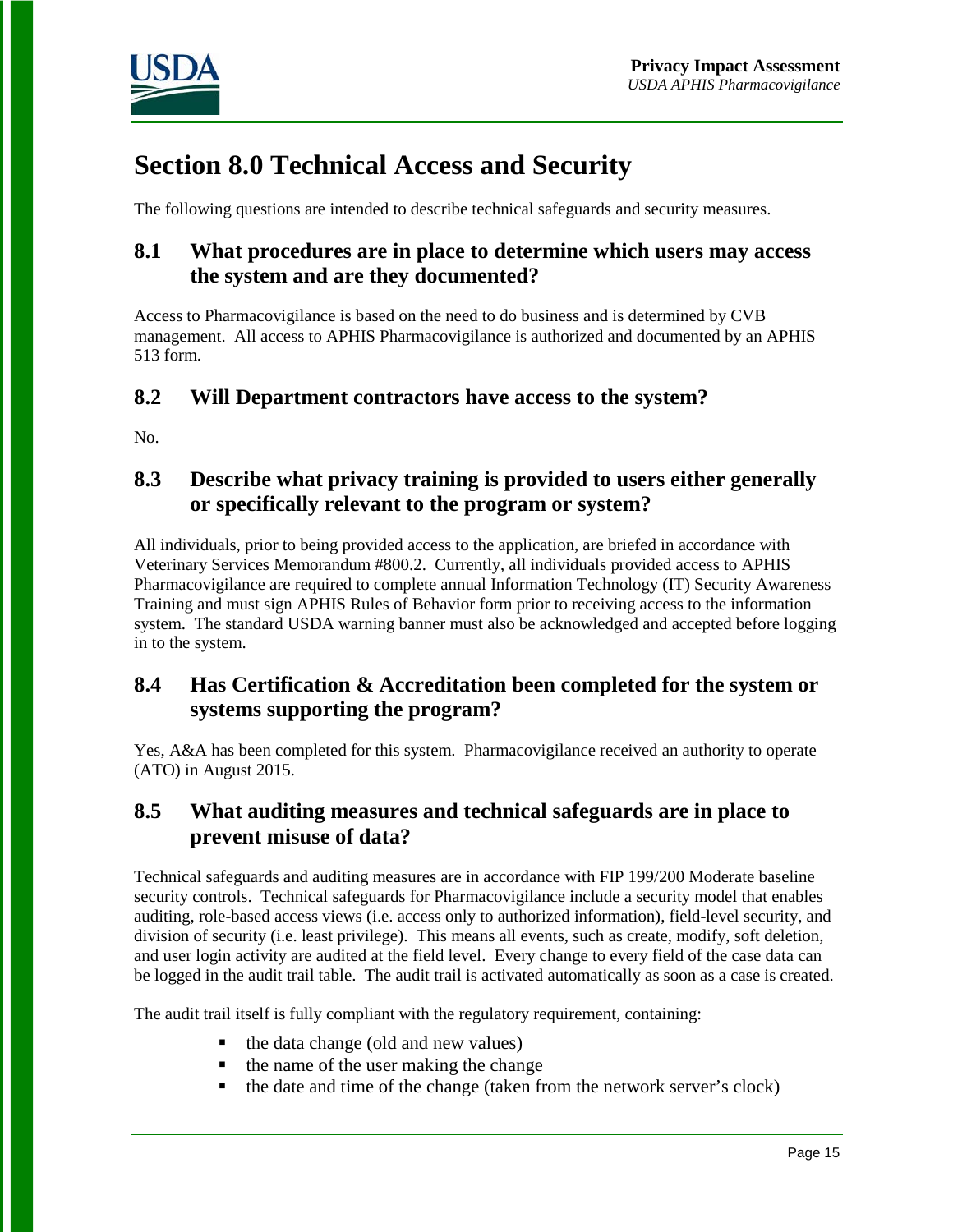

 the reason for the change (either selected from a look-up table of pre-defined reasons or entered as free text).

In addition to tracking changes made through Pharmacovigilance, the audit trail also logs changes made through the configuration program provided by Ennov and any other source of database change.

# **FDA 21 CFR Part 11 Compliance**

Pharmacovigilance has been compliant with Part 11, the FDA rule on Electronic Signatures and Electronic Records since its first release. Key functions include:

- The ability to apply electronic signatures to the generation of regulatory reports with recorded authorizations
- An automated audit trail recording every data change
- A timeout function to disable inactive screens
- Access to logged on user name and program module name from every screen
- Record Time-Stamping

Every data record (table row) in every table contains columns that show:

- when the record was first created
- which user group (country) created it
- $\blacksquare$  the name of the actual user who created it
- A similar set of columns holds the same details for the last time that the record was amended.

# **8.6 Privacy Impact Analysis: Given the sensitivity and scope of the information collected, as well as any information sharing conducted on the system, what privacy risks were identified and how do the security controls mitigate them?**

The privacy risks associated with Pharmacovigilance during information sharing are limited to unauthorized sharing and mishandling of shared data. PII is limited to name, address, and phone number of submitters. There is no routine use for this data outside of the system, and it is not shared. All information disseminated out of the VS control does not contain PII information.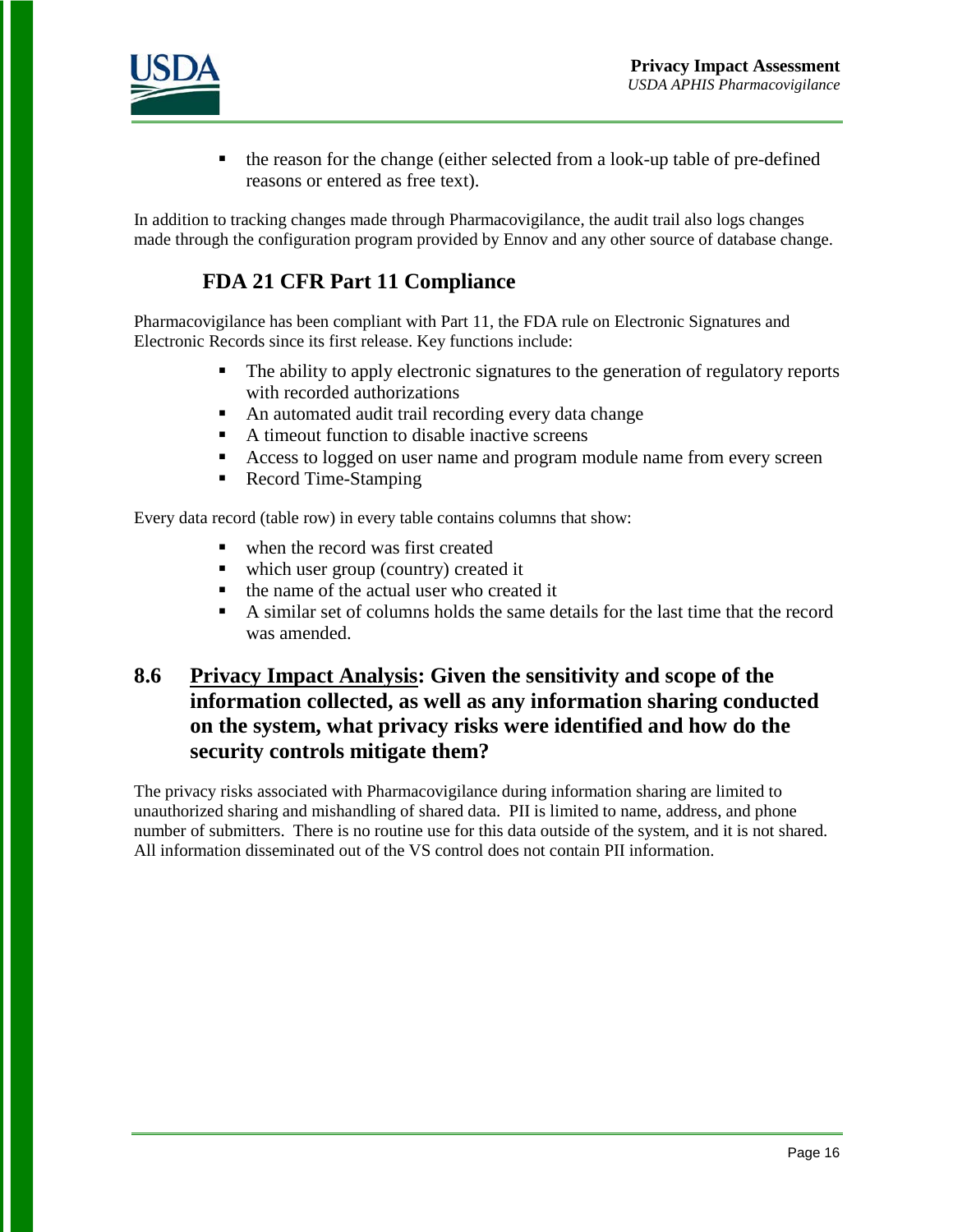

# **Section 9.0 Technology**

The following questions are directed at critically analyzing the selection process for any technologies used by the system, including system hardware and other technology.

# **9.1 What type of project is the program or system?**

The system is owned by the CVB and is designed to fully automate the management of the adverse events following the use of licensed Veterinary Biological Products (VBPs). To accomplish this Pharmacovigilance supports the lifecycle of Adverse Event Reports (AER) using Commercial off the Shelf (COTS) software.

### **9.2 Does the project employ technology which may raise privacy concerns? If so please discuss their implementation.**

No.

# **Section 10.0 Third Party Websites/Applications**

The following questions are directed at critically analyzing the privacy impact of using third party websites and/or applications.

**10.1 Has the System Owner (SO) and/or Information Systems Security Program Manager (ISSPM) reviewed Office of Management and Budget (OMB) memorandums M-10-22 "Guidance for Online Use of Web Measurement and Customization Technology" and M-10-23 "Guidance for Agency Use of Third-Party Websites and Applications"?**

The ISSPM and system owner have reviewed the OMB memorandums listed above.

# **10.2 What is the specific purpose of the agency's use of 3rd party websites and/or applications?**

Not applicable. Pharmacovigilance does not use Third-Party Websites.

### **10.3 What personally identifiable information (PII) will become available through the agency's use of 3rd party websites and/or applications.**

Not applicable. Pharmacovigilance does not use Third-Party Websites.

# **10.4 How will the PII that becomes available through the agency's use of 3rd party websites and/or applications be used?**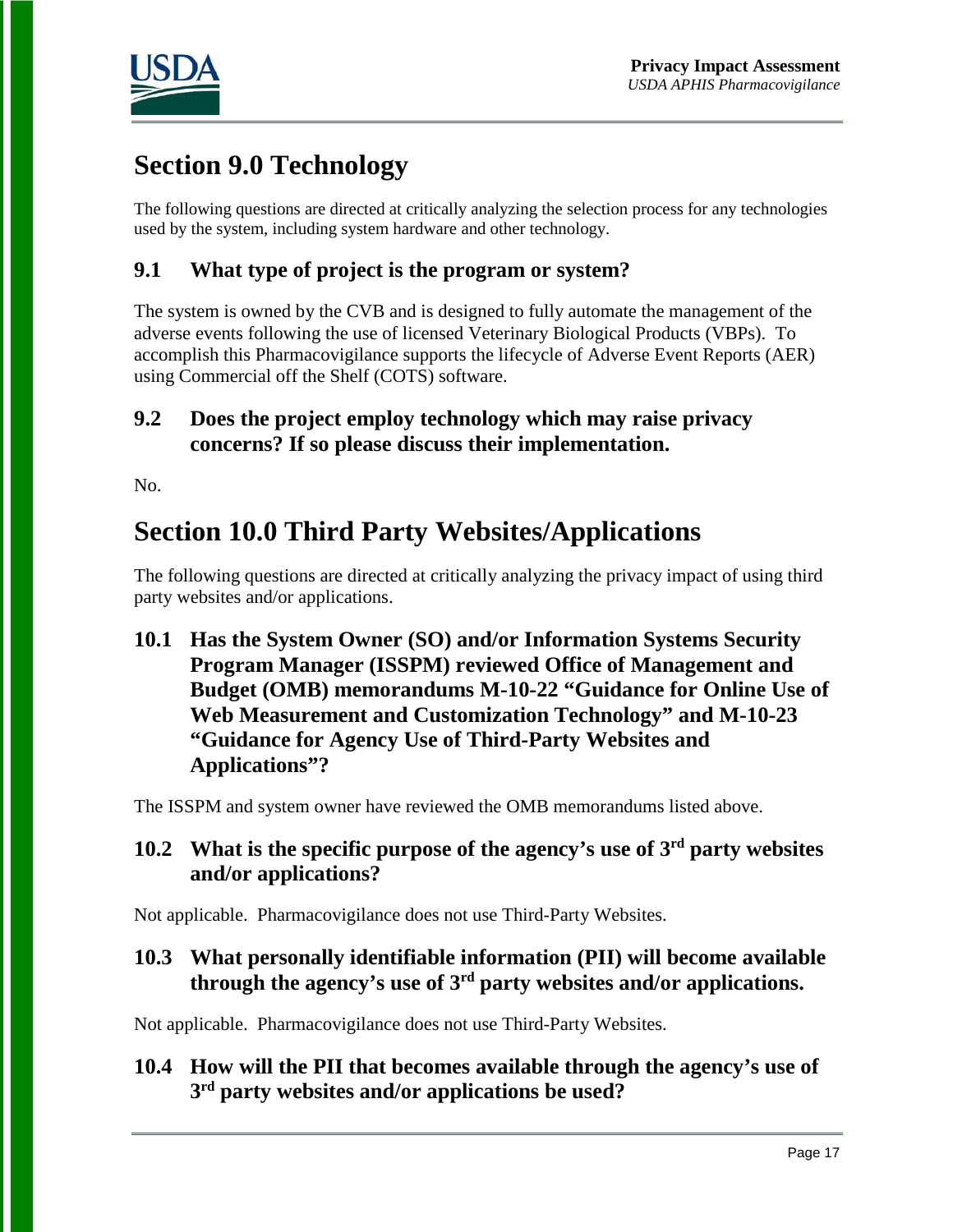

Not applicable. Pharmacovigilance does not use Third-Party Websites.

### **10.5 How will the PII that becomes available through the agency's use of 3rd party websites and/or applications be maintained and secured?**

Not applicable. Pharmacovigilance does not use Third-Party Websites.

### **10.6 Is the PII that becomes available through the agency's use of 3rd party websites and/or applications purged periodically?**

Not applicable. Pharmacovigilance does not use Third-Party Websites.

# **10.7 Who will have access to PII that becomes available through the agency's use of 3rd party websites and/or applications?**

Not applicable. Pharmacovigilance does not use Third-Party Websites.

# **10.8 With whom will the PII that becomes available through the agency's use of 3rd party websites and/or applications be shared - either internally or externally?**

Not applicable. Pharmacovigilance does not use Third-Party Websites.

**10.9 Will the activities involving the PII that becomes available through the agency's use of 3rd party websites and/or applications require either the creation or modification of a system of records notice (SORN)?**

Not applicable. Pharmacovigilance does not use Third-Party Websites.

### **10.10 Does the system use web measurement and customization technology?**

Not applicable. Pharmacovigilance does not use Third-Party Websites.

### **10.11 Does the system allow users to either decline, to opt-in, or decide to opt-out of all uses of web measurement and customization technology?**

Not applicable. Pharmacovigilance does not use Third-Party Websites.

### **10.12 Privacy Impact Analysis: Given the amount and type of PII that becomes available through the agency's use of 3rd party websites**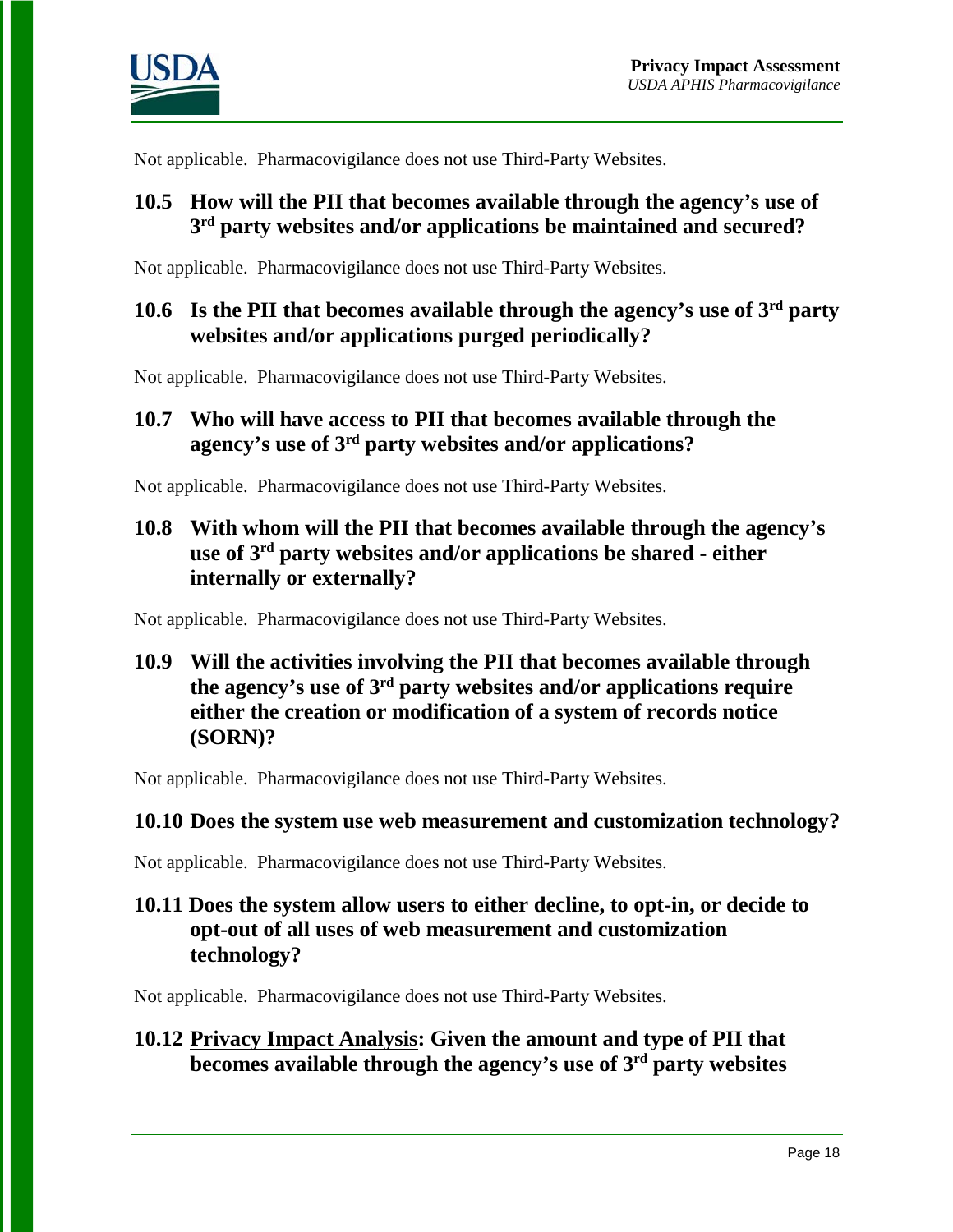

### **and/or applications, discuss the privacy risks identified and how they were mitigated.**

Not applicable. Pharmacovigilance does not use Third-Party Websites.

# Responsible Officials

Bonnie Coyle APHIS CVB PIMS Section Leader United States Department of Agriculture

Rajiv Sharma APHIS Information System Security Program Manager United States Department of Agriculture

Tonya Woods APHIS Privacy Act Officer United States Department of Agriculture